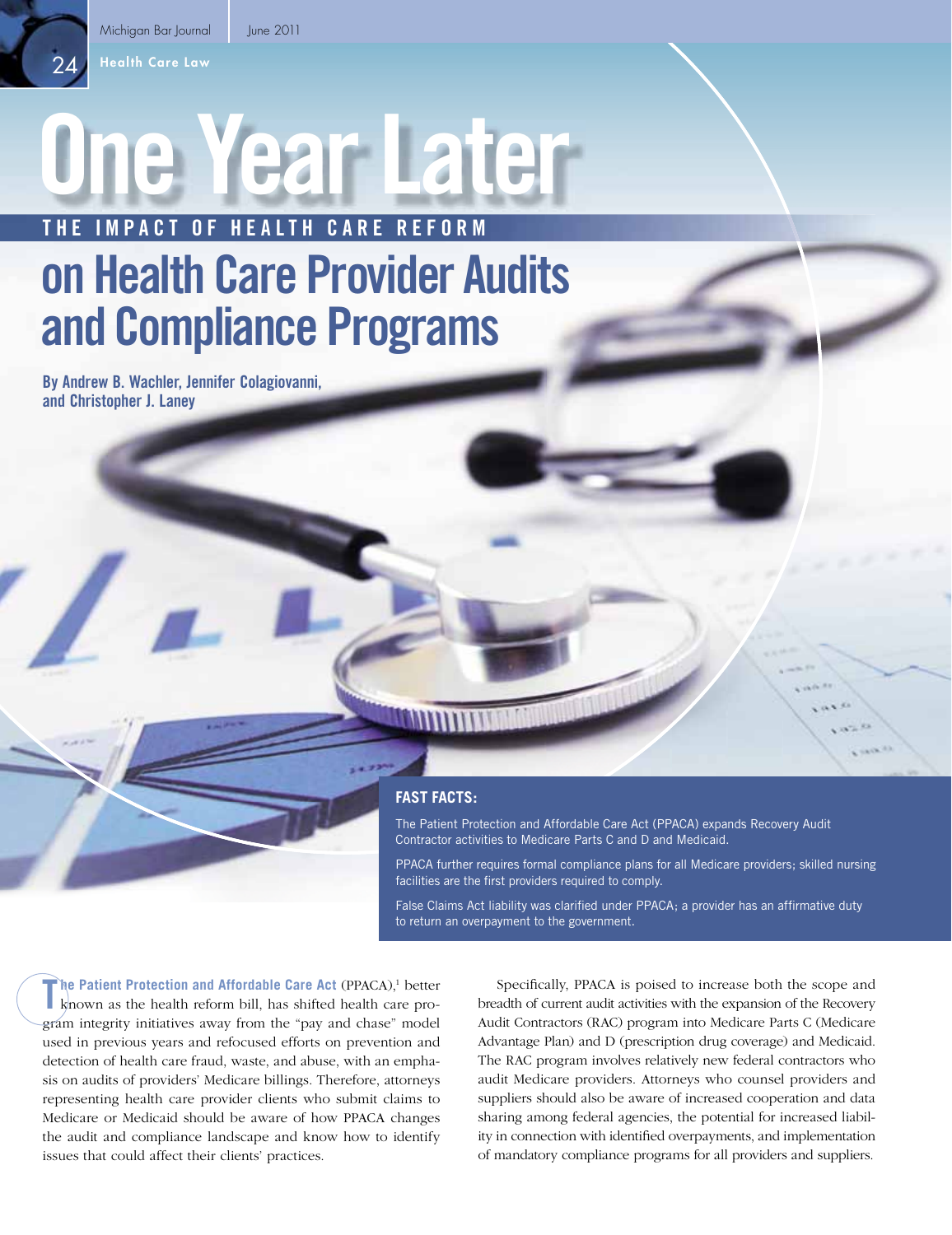# Pre-PPACA Audit Landscape

Before the enactment of PPACA, audit activity originated from an array of sources including RACs, Medicare Administrative Contractors (MACs), Zone Program Integrity Contractors (ZPICs), and Medicaid Integrity Contractors (MICs). PPACA mainly impacted the RAC program.

# Medicare Audits

### Recovery Audit Contractors

Perhaps the most publicized auditors are RACs, who are paid a certain percentage based on the amount of overpayments they collect from providers. This pay structure makes RACs a type of "bounty hunter" for the federal government.

The RAC program began as a "demonstration" program in 2005 and, based on its success, Congress passed legislation in 2006<sup>2</sup> to establish the permanent RAC program that is now effective in all 50 states.<sup>3</sup> The country is divided into four RAC regions, with one contractor assigned to each region.

RACs are permitted to conduct two types of reviews: automated or complex. An automated review does not involve a human review of medical records and may be used only when the RAC is certain that a service is not covered or incorrectly coded or a written Medicare guideline applicable to the service exists (such as when a service is incorrectly coded or billed twice).<sup>4</sup> A complex review requires a human review of the medical records.<sup>5</sup> If the medical necessity of a billed procedure is at issue, the RAC is required to have a registered nurse or therapist make the determination.<sup>6</sup> A provider may request the credentials of the individual making the determination.

In identifying improper payments, RACs are also required to comply with reopening regulations.<sup>7</sup> Specifically, the RAC must have and document good cause to reopen a claim more than one year from its initial determination.<sup>8</sup> However, a recent United States District Court decision found that providers have little recourse when a RAC does not abide by the reopening regulations.<sup>9</sup>

As discussed in more detail below, PPACA mandates expansion of the RAC program to Medicare Parts C and D as well as Medicaid.

# Medicare Administrative Contractors, Program Safeguard Contractors, and Zone Program Integrity Contractors

MACs, the entities that handle claims processing and administration, also frequently audit providers through the Medical Review program, which is geared toward reducing claim error rates by addressing billing errors involving coverage and coding.10 The MACs first identify potential problems through data analysis and then conduct probe audits of select providers. If the percentage of claims containing errors is sufficiently high, contractors may subject providers to additional post-payment review, pre-payment review, or suspension of payments.<sup>11</sup>

Providers may also be subject to audits by Program Safeguard Contractors (PSCs) or ZPICs. The letter sent to the provider will normally indicate what type of contractor performed the audit. This information may be useful to the provider's counsel when researching the guidelines applicable to the contractor's claim review. PSCs, now transitioning into ZPICs,<sup>12</sup> are responsible for implementing Medicare's Benefit Integrity Program, which involves the identification of suspected fraud.<sup>13</sup> These contractors may receive referrals from other contractors or conduct their own data analysis to identify potential fraud.14

# Medicaid Audits

Historically, the responsibility for Medicaid fraud enforcement fell predominately on the states, but the Deficit Reduction Act of 2005 created federal oversight through the Medicaid Integrity Program (MIP). The aim of the MIP is to prevent, identify, and recover inappropriate Medicaid payments. The MIP also supports the program integrity efforts of state Medicaid agencies through a combination of oversight and technical assistance.<sup>15</sup>

In contrast to RACs, the Centers for Medicare & Medicaid Services (CMS) established a five-year audit "look back" period for MICs to identify overpayments. Also unlike RACs, MICs are not paid on a contingency-fee basis and are not responsible for collecting overpayments from providers. Instead, the federal government collects its share of identified overpayments directly from the state. The state is responsible for recovering the overpayments from the providers.16 As with the RAC program, payments

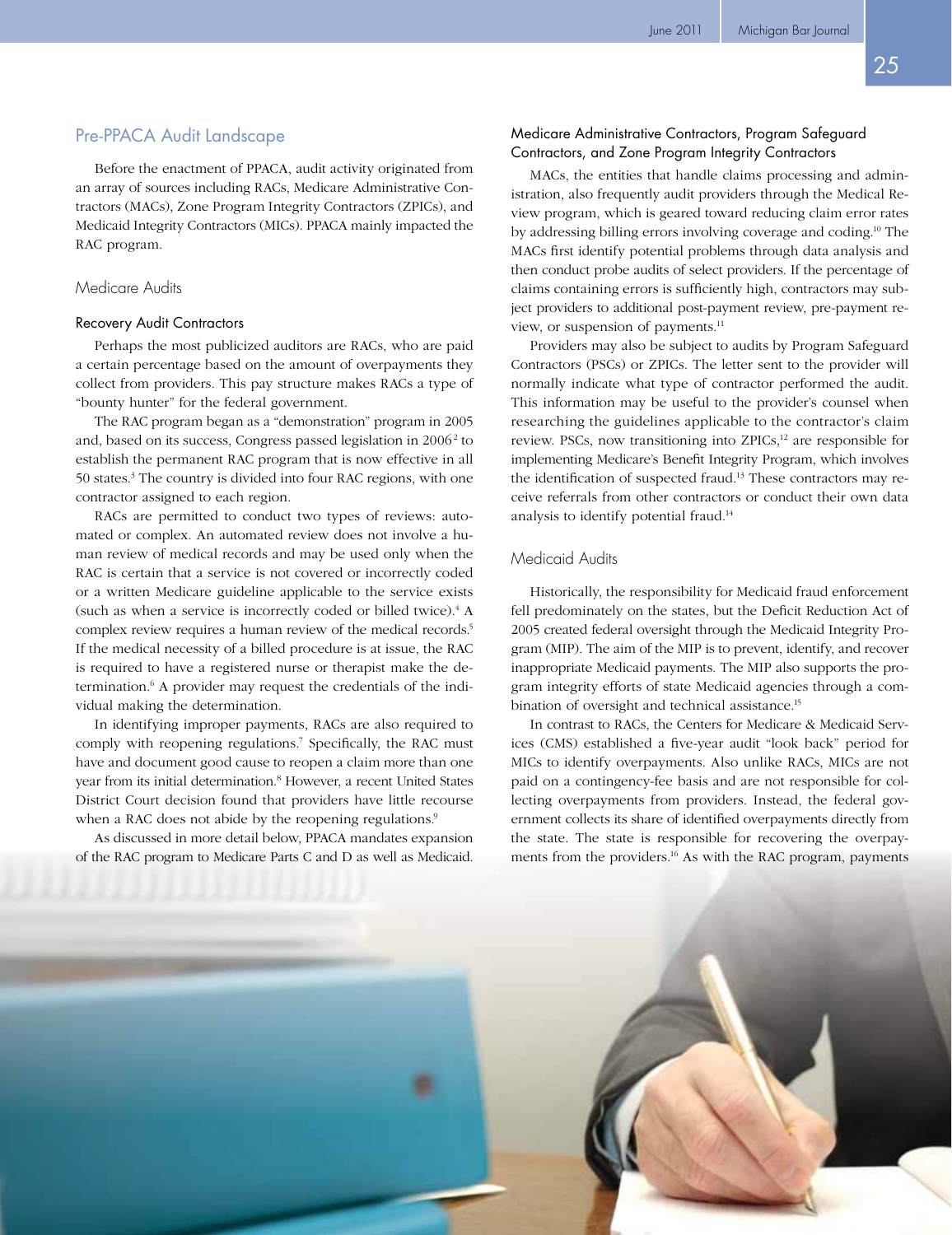26

to providers may be suspended once overpayments are identified.<sup>17</sup> All provider appeals are handled through the state appeals process pursuant to state law.18

# Impact of Health Care Reform on Audits

# Expansion of the RAC Program

While PPACA mandated expansion of the RAC program to Medicare Advantage Plan (Part C) and Medicare prescription drug coverage (Part D) and to Medicaid by December 31, 2010, CMS is currently in the process of developing a RAC program applicable to Medicare Parts C and D, and recently released a proposed rule addressing implementation of the Medicaid RACs.

### Medicare Parts C and D

In contrast to traditional fee-for-service Medicare, Medicare Advantage organizations are paid monthly on a capitated basis, i.e., Medicare pays a set amount per patient each month to a private insurer and the insurer is required to provide at least as much coverage as traditional Medicare.19 Similarly, Part D plan sponsors are paid a direct subsidy for each eligible, enrolled beneficiary based on the plan's approved, adjusted bid.20

In light of the different payment structures in place, CMS recently solicited comments on the most efficient way to utilize RAC functions in connection with reimbursement to Part C and Part D plans.<sup>21</sup> CMS sought comments on the methods for RACs to use in identifying overpayments and underpayments in the Part C and Part D plans, the qualifications necessary for a contractor to appropriately review claims in these programs, establishment of an oversight entity for approval of issues for review, methods for resolving underpayments, and options for how RACs will be paid for identified underpayments.<sup>22</sup> The solicitation also contemplates allowing Part C and Part D plans to use RACs internally to identify overpayments in their operations. In this capacity, the RAC would review claims submitted to the Medicare Advantage organization by health care providers serving the plan's enrollees and would then be paid on a contingency-fee basis by that organization.<sup>23</sup>

The payment structure in place for Medicare Advantage organizations also impacts overpayment recoupment options. Under the fee-for-service RAC program, once overpayments are identified by

RACs, the MAC recoups them from the provider's current Medicare billings. In contrast, Part C plans are paid on a capitated basis, making the plan directly at risk for overpayments made to its providers. CMS also sought comments on recoupment models that may be applicable in the Part C setting. $24$ 

In addition to identifying overpayments and underpayments, RACs are also required to ensure that Medicare Advantage and prescription drug plans have effective anti-fraud procedures in place.25 Providers and their counsel can expect to see the impact of the expansion to Parts C and D as the program develops.

#### Medicaid

CMS recently released a proposed rule that provides guidance to states regarding the establishment of the Medicaid RAC program.<sup>26</sup> It is important to note that the Medicaid RAC program is *in addition to,* not in place of, the Medicaid Integrity Program and state Medicaid integrity initiatives. Because of these multiple programs, Medicaid providers, including physicians and other health care providers, are faced with a greater likelihood of audits in the year ahead.

Medicaid RACs are tasked with reviewing post-payment claims data for improper overpayments and underpayments. Pursuant to PPACA, states were required to establish their Medicaid RAC programs by December 31, 2010, using the state plan amendment process.27 While states were originally required to have their programs up and running by April 1, 2011, a recent CMS bulletin indicated that states will not be required to implement their Medicaid RAC programs until the final rule is issued later this year.<sup>28</sup>

Like the Medicare RACs, Medicaid RACs will be paid on a contingency-fee basis. The RAC contingency is "taken off the top" of the overpayment amount, i.e., states will be required to report overpayments to CMS based on the net amount remaining after the requisite contingency fee is paid to the Medicaid RAC.<sup>29</sup> States are required to refund the federal share of the overpayment regardless of whether they are actually able to recover the overpayments from the provider.<sup>30</sup> This requirement could be a burden for states in which collecting identified overpayments from providers proves difficult.

Applying the lessons learned in the Medicare RAC demonstration project, the proposed rule requires Medicaid RACs to employ trained medical professionals to review provider claims.<sup>31</sup> States



In addition to identifying overpayments and underpayments, RACs are also required to ensure that Medicare Advantage and prescription drug plans have effective anti-fraud procedures in place.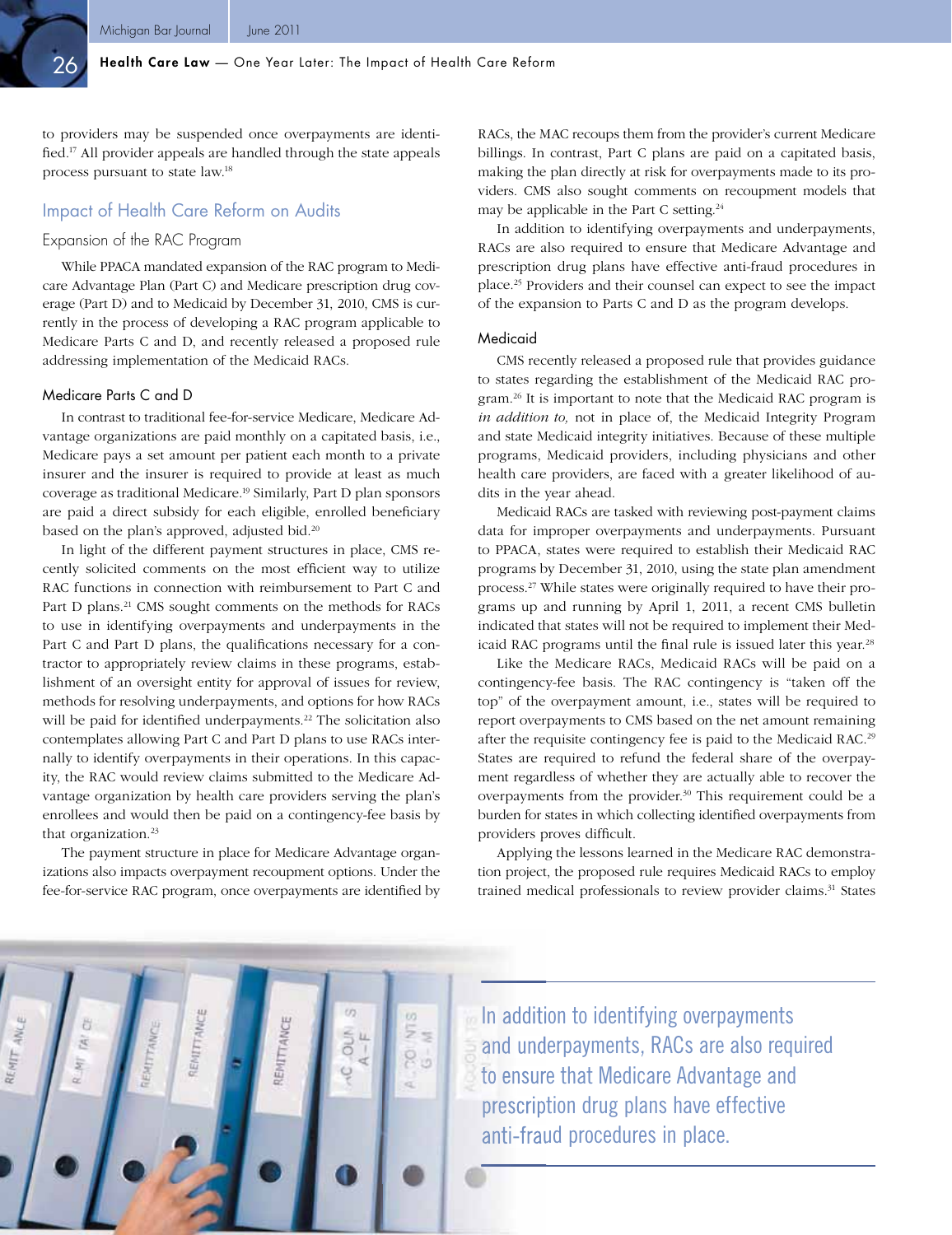are also required to have an adequate process to handle appeals from adverse audit decisions made by the Medicaid RACs.<sup>32</sup> As long as a state's existing administrative appeals process—such as one used to handle MIC or Medicaid audit appeals—can accommodate Medicaid RAC appeals, CMS is not requiring states to adopt a new administrative review process.

### Retaining Identified Overpayments

In addition to expanding the RAC program, PPACA also creates new risks for false claims liability when auditors identify overpayments. Specifically, PPACA clarifies that a provider has an affirmative duty to return an overpayment it has received and notify the appropriate entity (such as CMS, the Office of the Inspector General (OIG), or the carrier) regarding the reason for the overpayment.<sup>33</sup> This must occur no more than 60 days from "the date on which the overpayment was identified" or "the date any corresponding cost report is due, if applicable."34 However, PPACA does not define when an overpayment is "identified" for purposes of reporting and returning.

Retention of an overpayment beyond the deadline for reporting and returning also creates the possibility of liability under the False Claims Act  $(FCA),<sup>35</sup>$  especially in light of recent changes to the FCA resulting from the Fraud Enforcement and Recovery Act of 2009 (FERA).<sup>36</sup> Specifically, FERA makes it a violation of the FCA to "knowingly and improperly avoid or decrease an obligation to pay or transmit money or property to the Government."37

These changes raise many issues for providers in the audit process. One consideration is whether a negative appeal determination creates an identified overpayment that must be paid back in 60 days. Further, questions may arise regarding a provider's potential liability when the provider cannot afford to pay back an overpayment.

The OIG has yet to clarify many issues surrounding this legislation, including when overpayment return obligations are triggered during the audit process. Although the appeals process will likely protect against CMS finding a "known" obligation, there is some risk that the OIG could prosecute individuals and entities who are not timely in repaying overpayments under the FCA, especially if there is no good-faith basis for appeal, e.g., no documentation to support the services provided.

FCA liability is significant. Possible repercussions include civil monetary penalties of up to \$11,000 for each item or service, an assessment of three times the amount claimed for each item or service, and payment of the government's costs and attorney fees.<sup>38</sup> Additionally, providers who violate the FCA may be excluded from participating in federal and state health care programs.<sup>39</sup> Moreover, pursuant to additional PPACA revisions, the mere failure to repay an overpayment (even without FCA liability) can lead to exclusion from the Medicaid and Medicare programs.<sup>40</sup>

### Data Sharing

PPACA places a priority on data sharing and matching between federal programs to enhance effectiveness and interagency cooperation in detecting fraud and abuse. The government has introThe federal government is authorized to withhold funds from state Medicaid programs if those states do not report data to the Medicaid Statistical Information System.

duced federal data-sharing programs in the past, but most have been aimed at keeping consumers informed of cost or quality.<sup>41</sup> Section 6402 of PPACA establishes an Integrated Data Repository for CMS that includes claims and payment data from Medicare and Medicaid along with health programs administered by the Department of Veterans Affairs, Department of Defense, Social Security Insurance, and the Indian Health Service.42 PPACA further requires the U.S. Department of Health and Human Services (HHS) secretary to enter into data-sharing agreements with commissioners and secretaries of various agencies<sup>43</sup> and requires the respective agencies to share and match data in the system of records for purposes of identifying fraud, waste, and abuse.<sup>44</sup> Importantly, the federal government is authorized to withhold funds from state Medicaid programs if those states do not report data to the Medicaid Statistical Information System.

# Mandatory Compliance Programs

PPACA mandates that all health care providers and suppliers of medical equipment adopt compliance plans as a condition of enrollment in Medicare.45 The HHS secretary is charged with drafting the "core elements" of a compliance plan for each industry sector, which then must be implemented by any provider or supplier wishing to participate in Medicare.<sup>46</sup> The HHS secretary is responsible for setting a timeline to roll out the new core elements for each provider-specific category and then establishing a second timeline for providers and suppliers to adopt compliance programs.47

While the HHS secretary has discretion to implement compliance regulations for most provider types, PPACA requires very specific timelines and guidelines for skilled nursing facilities (SNFs). The SNF compliance plans will serve as a model for the rest of the health care industries.

The law requires each SNF to have a compliance program "effective in preventing and detecting criminal, civil, and administrative violations" of the Medicare laws<sup>48</sup> in place by March 2013. By March 2012, the HHS secretary is required to establish regulations to guide SNFs in creating their own compliance programs, which can include a model program.<sup>49</sup> The regulations must take into account that SNFs of different sizes should be treated differently; that is, larger organizations should be required to have more formal programs than smaller ones.<sup>50</sup> The required components of each SNF program must include five core elements to prevent, detect, and appropriately address fraud.<sup>51</sup> In light of these requirements, it is important for SNFs and all health care providers and suppliers to prepare to implement the core elements of the compliance program provided for their industry sectors.